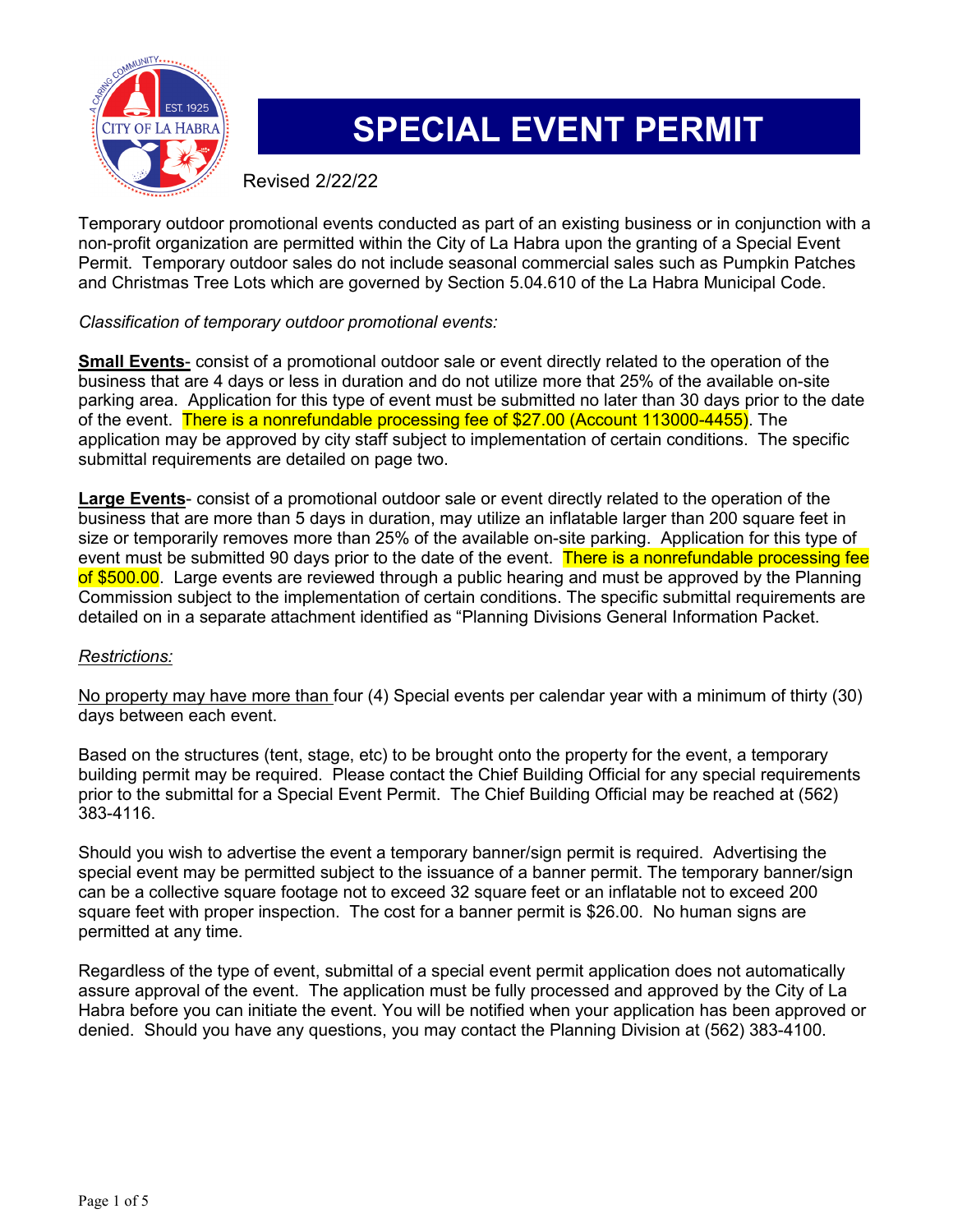#### **SUBMITTAL REQUIREMENTS:**

An application submitted for staff review shall include all of the items checked marked below before being accepted for processing. The Planning Department will not accept incomplete application submittals.

- A. Submit application and attachments no less than 45 calendar days for small events or 90 calendar days for large events prior to date of the proposed event.
- B. A site plan showing the location of all existing structures, the location of the special event/activities and all special equipment to be brought onto the site. This includes the location of any bleachers, tents, signs, generators, and restroom facilities. A circulation/parking and traffic control plan shall also be submitted with the site plan.
- C. For all tents/canopies with an area of 120 square feet or more or an occupant load of 10 or more, a temporary building permit is required. In order to obtain that permit, the following is required to be submitted to the Chief Building Official:
	- **a. A site plan showing the proposed location of the tent/canopy layout in relation to any other buildings or structures on the site in question and the distance from the tent to all property lines. Please note (2007 CBC 3104E).**
	- **b. All heating and cooking equipment must be installed in accordance with the California Mechanical Code and noted as such on the site plan.**
	- **c. A tent floor plan that shows all tables, seating, exit aisles, and a clear, accessible path of exit travel to a public way.**
	- **d. Provide valuation of the installation, rental and removal of the tent or tents.**

 Upon approved of a temporary building permit by the Chief Building Official, the temporary building permit fee is to be paid. A building inspection will be conducted upon the installation and removal of the tent.

- D. If the special event involves other properties, consent from all the involved property owners must be submitted. Any approvals/signatures obtained from other tenants/owners must be provided.
- E. If the event includes food distribution or service, a Health Department permit or a release from the Health Department has to be obtained.
- F. A Certificate of Fire Retardation for all canopies/tents.
	- G. Indemnification Agreement, Compliance with City Insurance requirements and Property Owner Permission shall be obtained prior to the approval of any Special Event request.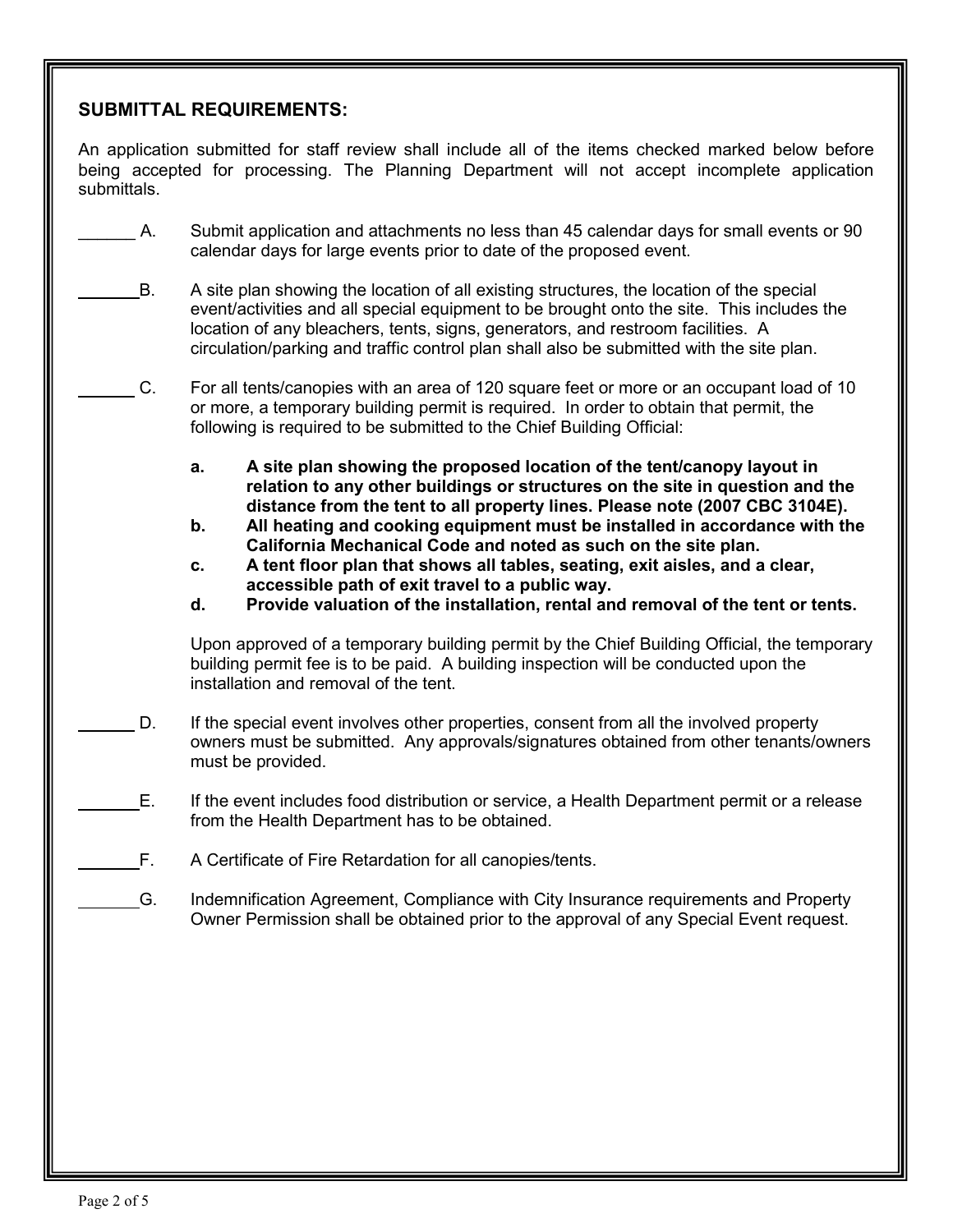

### **Planning Division**

110 East La Habra Blvd. La Habra, CA 90633-0337 Phone: (562) 383-4100 Fax: (562) 383-4476

## **SPECIAL EVENT PERMIT**

| *****************                                                                                                                                                                                                                              |                                       |  |
|------------------------------------------------------------------------------------------------------------------------------------------------------------------------------------------------------------------------------------------------|---------------------------------------|--|
|                                                                                                                                                                                                                                                |                                       |  |
|                                                                                                                                                                                                                                                |                                       |  |
| Mailing Address: <u>Communications</u> and Contract and Contract and Contract and Contract and Contract and Contract and                                                                                                                       |                                       |  |
| Telephone Number: _________________________Cell Number: ________________________                                                                                                                                                               |                                       |  |
|                                                                                                                                                                                                                                                |                                       |  |
|                                                                                                                                                                                                                                                |                                       |  |
|                                                                                                                                                                                                                                                |                                       |  |
|                                                                                                                                                                                                                                                |                                       |  |
|                                                                                                                                                                                                                                                |                                       |  |
|                                                                                                                                                                                                                                                |                                       |  |
|                                                                                                                                                                                                                                                |                                       |  |
| <b>PROPERTY OWNER AUTHORIZATION: I am the owner of record, or his/her authorized</b><br>representative of the property (Provide letter of authorization) which is the subject of this<br>application. I approve of the action requested above. |                                       |  |
|                                                                                                                                                                                                                                                |                                       |  |
|                                                                                                                                                                                                                                                |                                       |  |
|                                                                                                                                                                                                                                                |                                       |  |
| Firm Name: Manual Annual Annual Annual Annual Annual Annual Annual Annual Annual Annual Annual Annual Annual A                                                                                                                                 | _Phone:______________________________ |  |
| Street Address: Management Communication of the Street Address:                                                                                                                                                                                | $\text{City:}\n$                      |  |
| Zip Code:_____________________                                                                                                                                                                                                                 |                                       |  |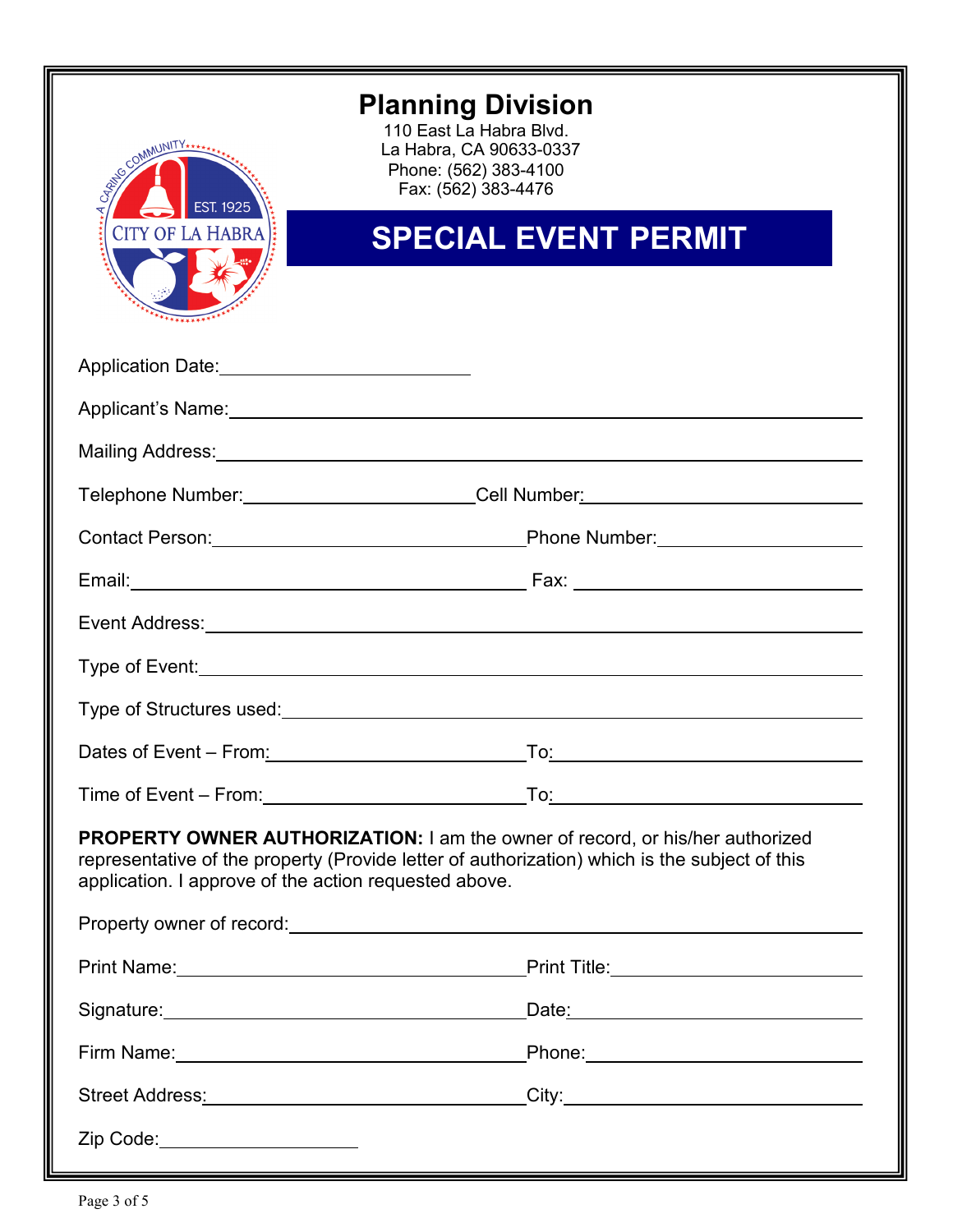| 1.  | Type of event: the contract of the contract of the contract of the contract of the contract of the contract of the contract of the contract of the contract of the contract of the contract of the contract of the contract of                                                                |
|-----|-----------------------------------------------------------------------------------------------------------------------------------------------------------------------------------------------------------------------------------------------------------------------------------------------|
| 2.  | Describe planned activities:                                                                                                                                                                                                                                                                  |
|     |                                                                                                                                                                                                                                                                                               |
| 3.  | Please provide the following:                                                                                                                                                                                                                                                                 |
| 4.  |                                                                                                                                                                                                                                                                                               |
| 5.  | Will food be served or sold at the event?<br>YES______________NO__________If YES, describe:__________________________________                                                                                                                                                                 |
| 6.  | Have you obtained a permit for the sale of food?<br>YES NO NO If yes, what governmental agencies issued permits?                                                                                                                                                                              |
| 7.  | Will alcoholic beverages be served or sold at the event?<br>YES______________NO__________If YES, describe:__________________________________                                                                                                                                                  |
| 8.  | Have you obtained a permit for the sale of alcoholic beverages?<br>YES NO NO If yes, what governmental agencies issued permits?                                                                                                                                                               |
| 9.  | Will any animals be displayed/exhibited at the event? YES__________NO___________                                                                                                                                                                                                              |
| 10. | Will any structures (i.e., tents, booths, stages) be erected at the event?<br>YES______________NO___________If YES, describe:_________________________________                                                                                                                                |
| 11. | Will there be any sound amplification equipment at the event?<br>YES______________NO___________If YES, describe:_________________________________                                                                                                                                             |
| 12. | Will cooking or heating equipment be used in any tents or other temporary structures involved in the<br>event?                                                                                                                                                                                |
| 13. | Will there be any portable generators or temporary lighting at the event?<br>YES______________NO___________If YES, describe:__________________________________                                                                                                                                |
| 14. | Will there be temporary sanitation facilities at the event?<br>YES________________NO______________If YES, describe number and location:___________________________                                                                                                                            |
| 15. | Will there be monitors or security personnel at the event?<br>YES _________________________________If YES, describe number and duties:___________________________<br><u> 1980 - Jan Samuel Barbara, margaret e populari e populari e populari e populari e populari e populari e popu</u>     |
| 16. | Will there be any merchandise sales at your event? Have you notified the State Board of Equalization?<br>YES ________________NO________________If YES, please provide the date of notification: ___________________                                                                           |
| 17. | Have you obtained a City Business License? YES NO                                                                                                                                                                                                                                             |
|     | I declare upon penalty of perjury that the above information is true and correct to the best of my<br>knowledge. I further understand that knowingly providing any false information is cause for the immediate<br>denial of a special event permit or its suspension if one has been issued. |
|     | Date Signed<br>Signature of Applicant                                                                                                                                                                                                                                                         |